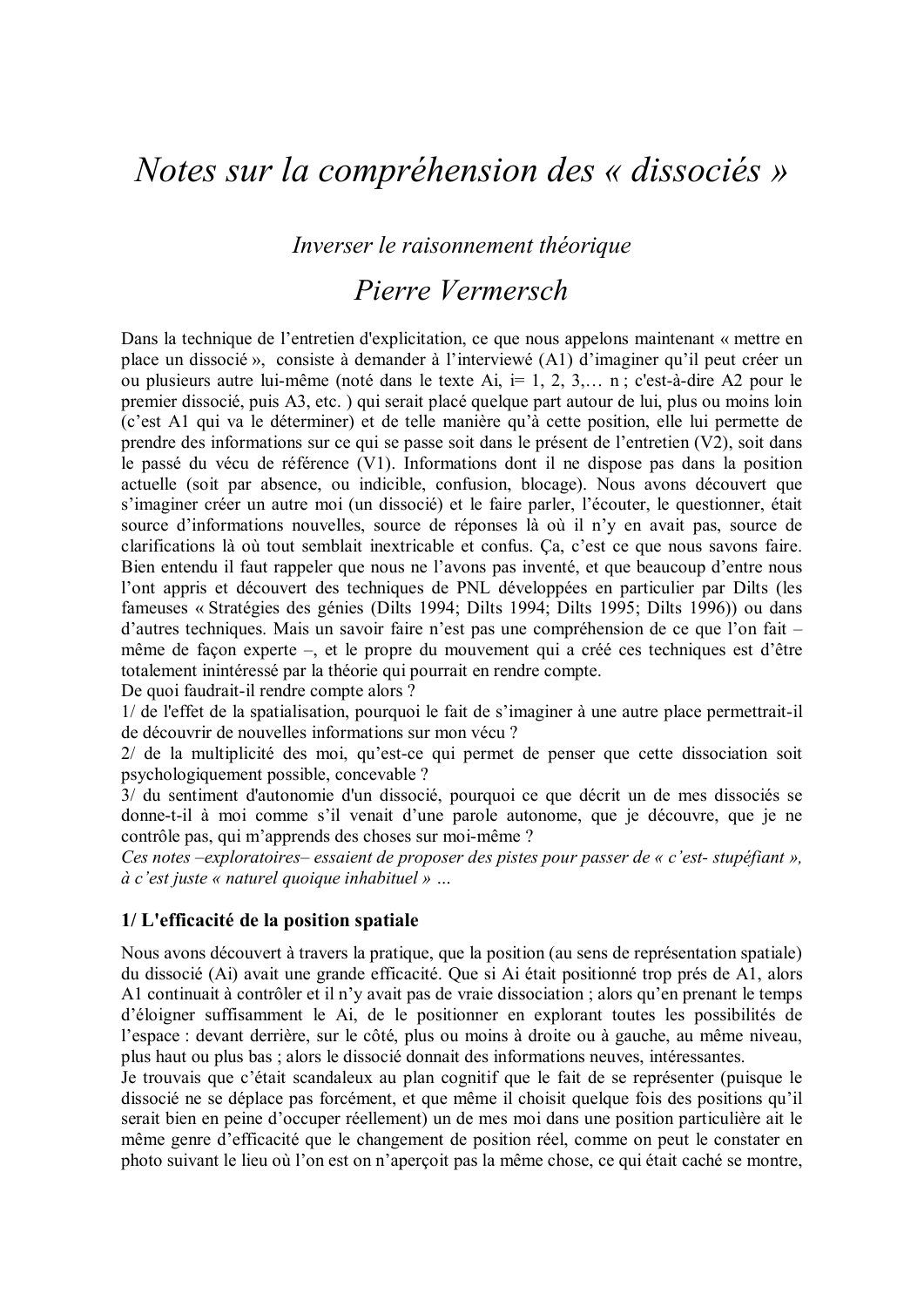et l'inverse. J'avais l'impression que j'étais en train de faire une grosse erreur de raisonnement, qui consistait à prendre une activité imaginée comme identique à une activité réelle, comme si je traitais une métaphore comme plus qu'une métaphore.

Mais si je prends les choses à l'envers, c'est beaucoup moins exotique ou incrovable.

Il est facile de se convaincre qu'un déplacement spatial matériel modifie mon point de vue. Mais dans la pratique d'un dessinateur industriel par exemple, il est facile, sans bouger, de se représenter ce que l'on voit quand on se place à droite (vue de droite), au dessus, où qu'on s'imagine couper l'obiet dessiné et se représenter la vue selon la coupe A-A. (Edison parait-il visualisait tellement bien les pièces mécaniques en mouvement qu'ils pouvaient en visualiser l'usure dans le futur au fur et à mesure de leur fonctionnement). Nous avons donc les moyens cognitifs de nous imaginer un point de vue, sans pour autant nous déplacer physiquement, mais juste en nous représentant ce que l'on doit percevoir depuis ce point de vue. Il est clair que nous pouvons facilement nous représenter que nous nous voyons (rappel en position dissociée, ou je me vois dans la situation, la modalité visuelle permet facilement ce genre de résultat).

Donc j'irais dans le sens d'une justification de la transposition qui passe des effets du visuel perçu, au visuel d'objets imaginés, au visuel de personnes (moi ou d'autres) y compris ce qui se passe à l'intérieur et qui est non visible. Finalement nous exploiterions une possibilité naturelle quoique inhabituelle dans cet usage?

### 2/ La possibilité de la multiplicité des moi

Dans un mouvement direct de réflexion, partant de l'incompréhension : comment est-il possible de créer ainsi à volonté des « dissociés » ? Quel statut psychologique ont ces dissociés ? Je les installe, je les positionne, mais qu'est-ce qui permet de comprendre cette activité (d'autant plus qu'elle est fructueuse, créative, utile, pertinente) ? Bref. Par ce chemin de pensée je bute dans un mur d'inintelligibilité.

Pourquoi? Parce qu'implicitement j'oppose une unité égoique postulée à une (des) dissociations

Partons dans l'autre sens, depuis l'origine. Mes co-identités se sont construites toutes seules, passivement, sans ma volonté de créer et de cristalliser une co-identité. Je veux dire qu'avec les propriétés des co-identités "culturellement et passivement construite", on voit qu'elles existent distinctement l'une de l'autre (relativement) et que je ne deviens conscient de cette multiplicité, involontairement par des situations conflictuelles *imprévues* et provocantes, ou bien volontairement, par l'exécution d'exercices (volonté de l'autre, par la transmission sociale) qui me demandent de rendre présent une co-i qui n'est pourtant pas disponible en réponse à la situation présente (comme dans la fertilisation croisée et la recherche d'une co-i qui est une ressource, mais je pourrais aussi bien non pas rechercher une co-i existante mais en créer une comme nous le faisons avec la technique des dissociés).

L'examen de la réalité montre que c'est donc possible en moi, mon cerveau s'y retrouve, il passe -métaphoriquement- d'un centre identitaire à un autre, facilement, le cloisonnement des répertoires de réponses, des changements de croyances, des modifications posturales et gestuelles, des filtres perceptifs est spontanément très facilement géré la plupart du temps.

C'est donc normalement possible, je suis cérébralement construit pour disposer de cette multiplicité, et le vrai travail est plutôt de les rapprocher, de les faire se (re) connaître mutuellement.

 $\rightarrow$  Si je constate que c'est possible, cela veut dire que nous avons la capacité fonctionnelle de la dissociation, et que sans intervention de ma part pour me réunifier, je suis naturellement multiple et dissocié, tout en ayant un sentiment fort et une connaissance conceptuelle que c'est toujours le même moi, ce qui est une demi vérité, mais très bien installée,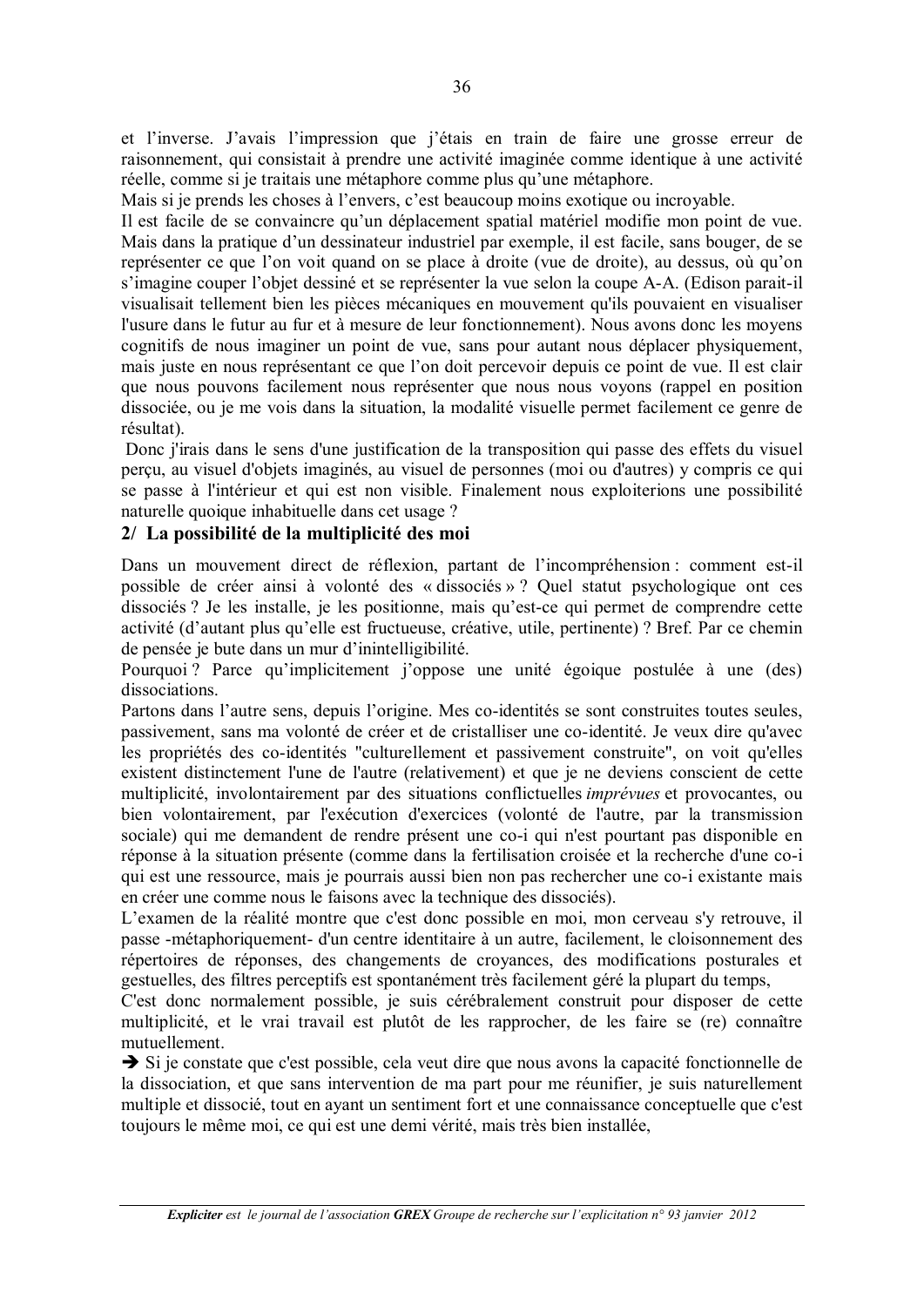$\Rightarrow$  Si dans le principe c'est possible, alors c'est possible, fonctionnellement il n'y a pas d'obstacle de principe à demander à mon cerveau de gérer des positions multiples de moi.

La question théorique est déplacée vers la capacité du cerveau de créer et de gérer des positions égoiques multiples, à moins que ce ne soit l'inverse, comment arrive-t-il à engendrer une position égoique unique, au sens d'unification des sous multiples ?

En fait les dissociations pathologiques neurologiques engendrées par la séparation des deux lobes ou la perte localisée de tel ou telle novau fonctionnel, montre que le fonctionnement cognitif n'est unitaire que lorsque tout va bien, et que le travail de synthèse permanent est tout simplement invisible et donne pour acquit l'unité d'un sujet, alors que cela repose par exemple sur l'intégrité des modules qui assurent la distinction moi/non moi ; sur l'intégrité des limites corporelles : sur la coordination des données visuelles et auditives etc.

Cette multiplicité égoique spontanée se laisse apercevoir différemment, suivant :

- que je me dédouble (témoin, observateur interne, observateur externe de moi) ; en  $\bullet$ même temps, ça reste quand même une merveille neurologique, j'ai la capacité de me suivre en temps réel, miracle de la réflexivité,
- que je réalise que je suis divisé entre des co identités qui se mettent en présence ; c'est le cas basique, genèse passive de la cristallisation de co-identités professionnelles, relationnelles.
- que je crée un nouveau pôle égoique comme nous le faisons
	- o volontairement par la technique des dissociés,
	- o et encore comme la vie nous amène à le faire passivement lorsque nous arrivons dans un nouveau milieu, dans une nouvelle pratique, dans un changement de vie.

Au total, la possibilité des « dissociés » est très inhabituelle (elle n'est pas culturellement courante) et tout à fait normale et naturelle, puisqu'elle exploite des possibilités qui sont attestées tout au long de notre vie. Le caractère « devenant habituel » de cette dissociation, tient simplement au fait qu'il existe maintenant des micro-mondes qui la pratique et l'explore.

## 3/ Le sentiment d'autonomie de la parole du dissocié.

L'expérience de l'autonomie du dissocié parait surprenante, tout se passe comme si le moi qui est dissocié (Ai), s'exprime en son propre nom et de sa propre autorité ; et du coup ce dissocié dit des choses que « JE » (c'est-à-dire : A1) ne connaissait pas, ou dit des choses là où précisément « JE » (A1) était bloqué, confus, arrêté et où « JE » n'avait rien à dire ou bien « JE » ne pouvait rien dire. Cette expérience de l'autonomie s'oppose assez clairement aux situations où le dissocié est perçu comme contrôlé par le A1, parce que trop prés, ou parce que A1 ne croit pas à la possibilité de vivre une dissociation et par la en contrôle l'advenue (c'est-à-dire l'empêche).

Le processus qui conduit au sentiment d'autonomie du Ai s'opère selon diverses variantes, attestées par plusieurs d'entre nous et dont nous pouvons avons pu prendre conscience grâce au rapprochement d'exemples vécus contrastés (merci Maryse, pour l'échange téléphonique sur ce point) : soit qu'il y ait en même temps mise en sommeil, « mort », disparition de A1 comme s'il était désinvesti et que c'est le Ai qui prend l'identité principale (je ne suis pas très sûr de cette formulation); soit que simplement A1 écoute et questionne le Ai comme si ce dernier était un autre que soi. Nous avons commencé à décrire la transition depuis le A1 à la position du Ai, mais beaucoup de travail reste à faire pour décrire plus finement ce processus. Ce sentiment d'autonomisation du Ai, me paraissait un « scandale cognitif » de plus, mais je me rends compte qu'il faut -là encore- inverser le raisonnement.